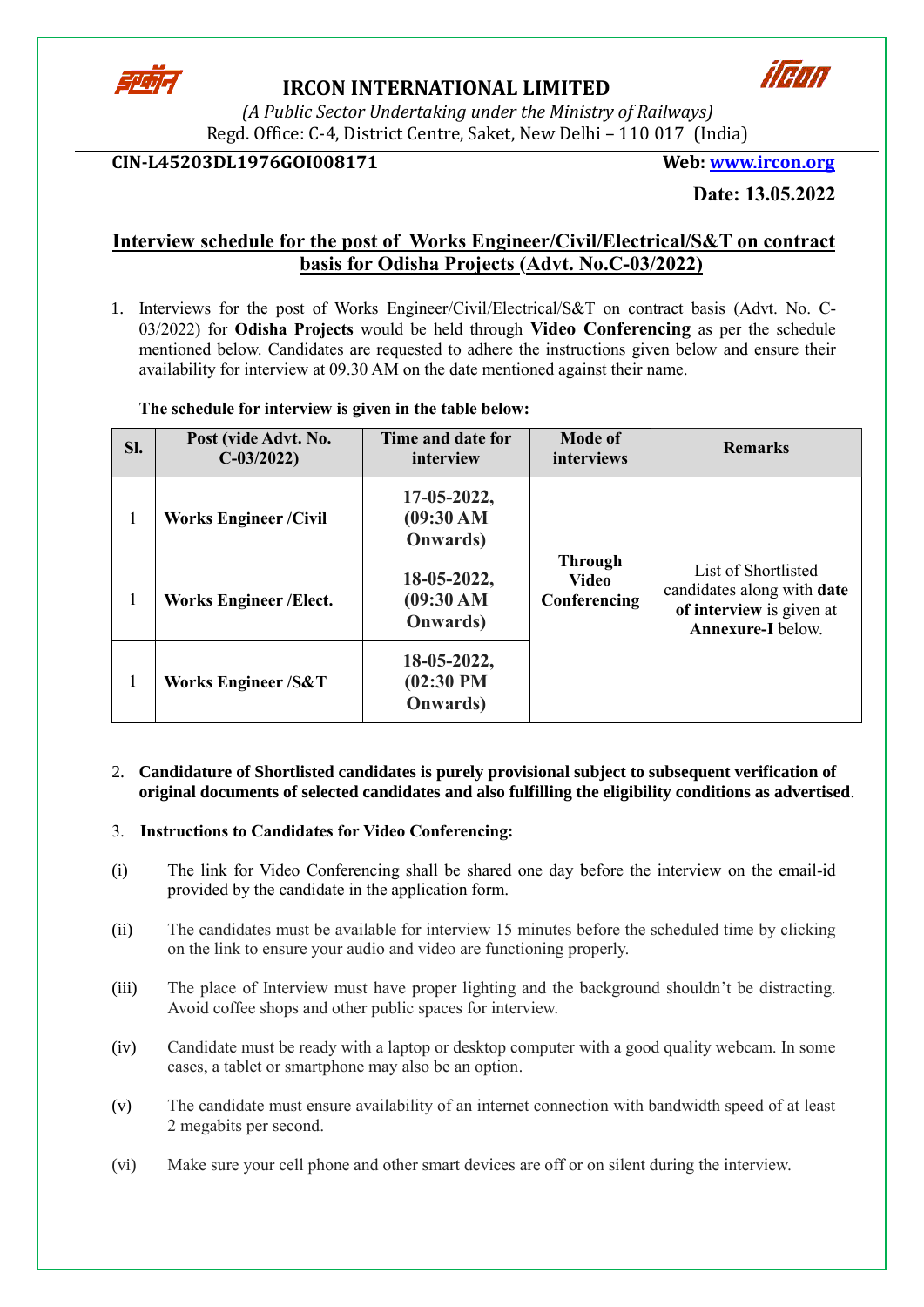#### Page: 2 of 11

#### **4. General Instructions:**

- (i) The candidates are once again advised to check their eligibility thoroughly before appearing for the interview to avoid disappointment at later stage. If any discrepancies are found at any stage of the recruitment process, the candidature of the candidate will be immediately cancelled.
- (ii) IRCON shall be free to reject any application at any stage of the recruitment process, if the candidate is found ineligible for the respective post. The decision of IRCON in all matters regarding eligibility of the candidates at all stages of selection and any other matter relating to recruitment shall be final. No correspondence or enquiries shall be entertained by IRCON, in this regard.
- (iii) IRCON will not entertain any request for change of date and time schedule of interview.
- (iv) If any of the particulars stated by candidate in the application on verification is found to be incomplete or incorrect or if you are found to have willfully suppressed any material fact/information relevant to the consideration of your case without prejudice to any other action that may be taken in consequence thereof, your candidature will be summarily rejected and you will not be interviewed.
- (v) IRCON reserves the right of postponing or deferring the date(s) of interview for which necessary intimation will be sent to you in this case.
- (vi) Canvassing in any form by or on behalf of a candidate will be a disqualification.
- **(vii) The candidates are advised to read the detailed instructions carefully before appearing for the interview. No further intimation/ correspondence will be made with the candidates in this regard.**

In case of any Doubt/ Query/ Clarification, please mail us at recruitment@ircon.org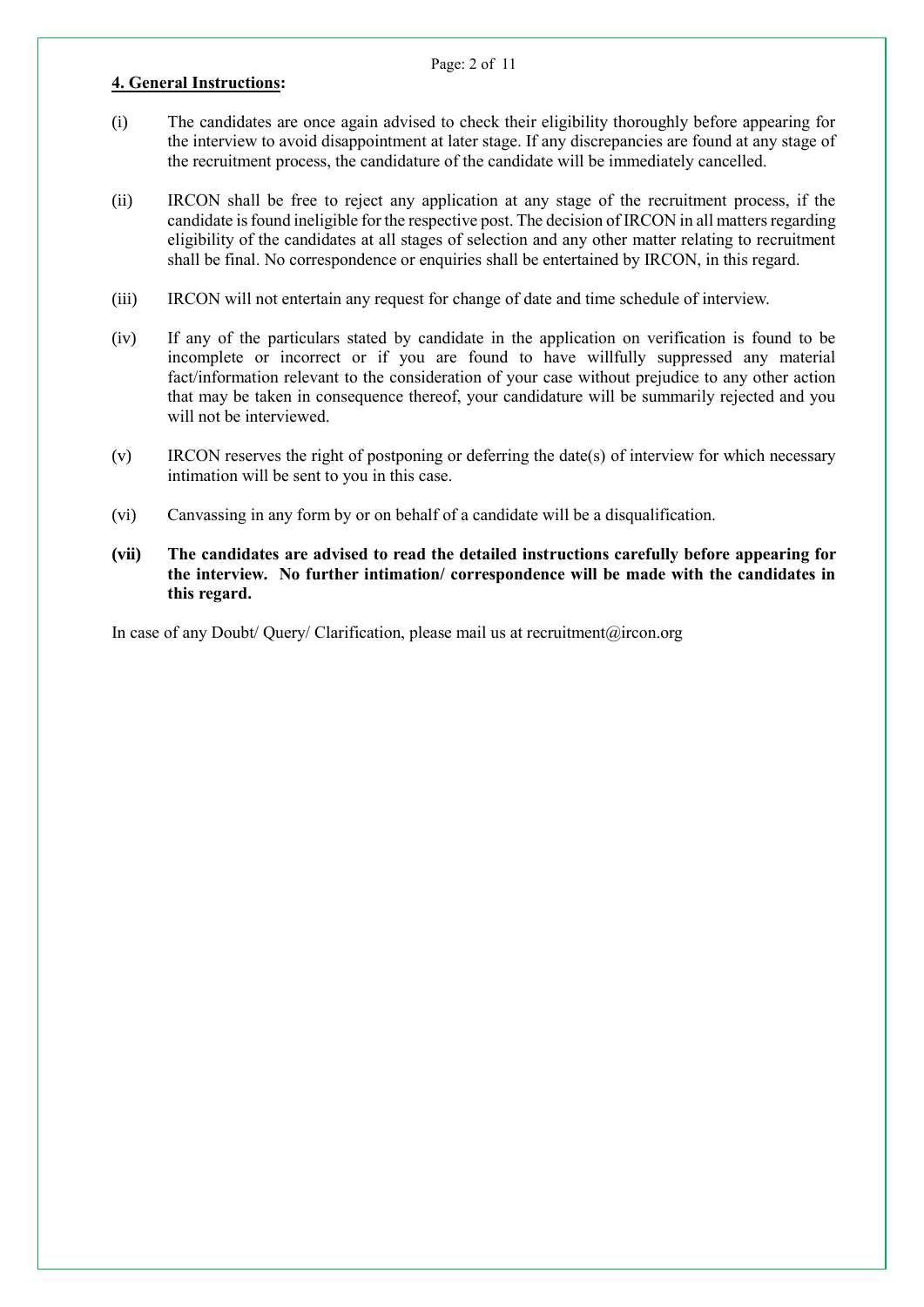### **I. List of shortlisted candidates & Schedule for the interviews to the post of**

### A) Works Engineers/Civil for Odisha Projects (Advt. No. C-03/2022):

| <b>Sl. No.</b> | <b>Name of Applicant</b>    | <b>DOB</b> | Category   | Date of<br><b>Interview</b> |
|----------------|-----------------------------|------------|------------|-----------------------------|
| $\mathbf{1}$   | Subhasish Choudhury         | 07-07-1992 | General    | 17-05-2022                  |
| $\overline{2}$ | Ranjit Mohapatra            | 15-04-1996 | <b>OBC</b> | 17-05-2022                  |
| 3              | Subhra Narayan Pradhan      | 17-05-1993 | General    | 17-05-2022                  |
| $\overline{4}$ | Pragyan Sahoo               | 14-09-1997 | General    | 17-05-2022                  |
| 5              | Kirtiman Mohanty            | 25-05-1996 | General    | 17-05-2022                  |
| 6              | Subhadeep Banerjee          | 21-02-1997 | General    | 17-05-2022                  |
| 7              | Satyanarayan Dutta          | 16-05-1994 | General    | 17-05-2022                  |
| 8              | Sona Swadhina Routray       | 15-08-1998 | General    | 17-05-2022                  |
| 9              | Shidhartha Sankar Panigrahi | 13-04-1993 | General    | 17-05-2022                  |
| 10             | Akash Behera                | 20-06-1995 | <b>SC</b>  | 17-05-2022                  |
| 11             | Arnab Rath                  | 31-12-1997 | General    | 17-05-2022                  |
| 12             | Chiranjib Sahoo             | 12-04-1996 | General    | 17-05-2022                  |
| 13             | Bajarangi Prasad Nayak      | 15-06-1995 | <b>OBC</b> | 17-05-2022                  |
| 14             | <b>Kumar Nishant</b>        | 17-02-1997 | <b>OBC</b> | 17-05-2022                  |
| 15             | Alok Kumar Swain            | 15-05-1998 | General    | 17-05-2022                  |
| 16             | Sudhir Ranjan Parida        | 06-04-1994 | General    | 17-05-2022                  |
| 17             | Manoranjan Jena             | 21-04-1996 | <b>OBC</b> | 17-05-2022                  |

## B) Works Engineers/Electrical for Odisha Projects (Advt. No. C-03/2022):

| <b>Sl. No.</b> | <b>Name of Applicant</b> | <b>DOB</b> | Category  | Date of<br><b>Interview</b> |
|----------------|--------------------------|------------|-----------|-----------------------------|
|                | Prakash Kumar Sethy      | 11-07-1992 | <b>SC</b> | 18-05-2022                  |
| 2              | Rakesh kumar Behera      | 20-05-1995 | General   | 18-05-2022                  |
| 3              | Chikun Swain             | 06-05-1993 | General   | 18-05-2022                  |
| $\overline{4}$ | Tapan Kumar kalo         | 21-01-1990 | <b>SC</b> | 18-05-2022                  |
| 5              | Debashis Panda           | 10-07-1991 | General   | 18-05-2022                  |
| 6              | Soumen Maharana          | 30-01-1996 | General   | 18-05-2022                  |
| 7              | Subhamsai Jena           | 10-05-1996 | General   | 18-05-2022                  |
| 8              | Rudrakshyar Sahu         | 25-04-1994 | General   | 18-05-2022                  |
| 9              | Gyana Ranjan Sahoo       | 14-02-1994 | General   | 18-05-2022                  |
| 10             | Akash Kumar              | 05-07-1993 | <b>SC</b> | 18-05-2022                  |
| 11             | <b>Parameswar Tanty</b>  | 09-07-1991 | <b>SC</b> | 18-05-2022                  |